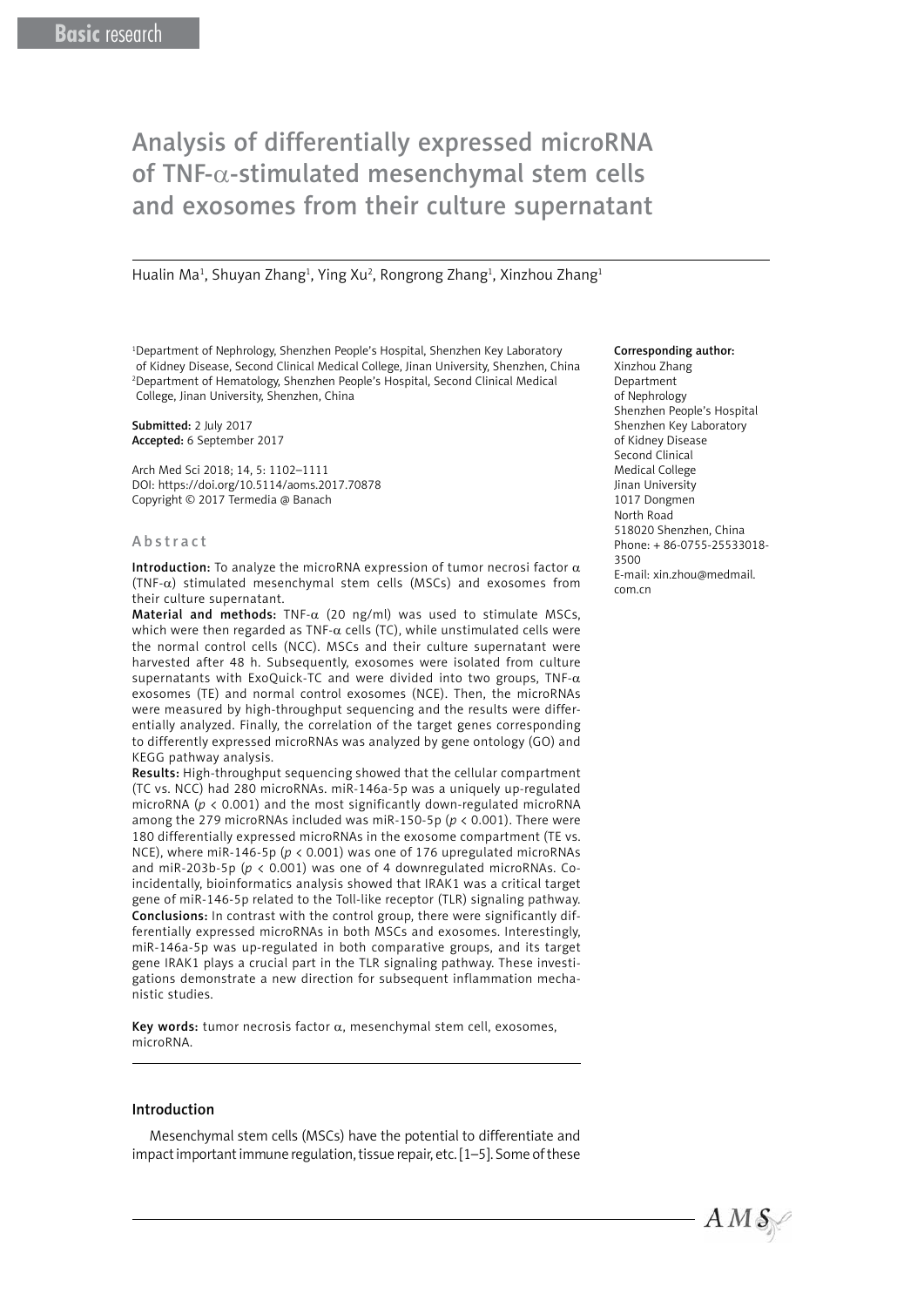approaches have been applied in clinical practice. However, there have been some problems, such as limited differentiation potential, and the fact that MSCs may transform into tumor cells or improve tumor progression [6]. Moreover, the survival rate of MSCs in injured tissues was low. It is believed that MSCs can repair damaged tissue mainly by paracrine signaling [7]. However, the specific mechanism needs further investigation. In 2010, Lai *et al.* [8] isolated nutritional factors that had reparative effects and first confirmed exosomes from mesenchymal stem cells (MSC exosomes). MSC exosomes are homologous vesicles secreted in physiological or pathological conditions, with a diameter of approximately 30–100 nm. Exosomes treat diseases by delivering specific proteins, mRNA, and micro-RNA to target tissue. Mesenchymal stem cells can secrete more exosomes than other sources [9]. An increasing number of studies have reported that the protective effects of MSCs after pretreatment, such as with conditioned media, ischemia-reperfusion [10], hypoxia induction [11], and inflammatory factors, became more pronounced. Because MSCs secreted more bioactive substances after pretreatment [12], the conditioned medium can also simulate MSCs to protect cells and tissues and regulate immunity and inflammation [13].

Tumor necrosis factor α is an activator of a variety of immune cells. Tumor necrosis factor  $\alpha$  can increase the immune regulation of MSCs *in vitro* and *in vivo* [14]. The culture medium can reduce the inflammation after stimulating MSCs with TNF- $\alpha$  [15]. The culture medium can simulate the biological function of MSCs after being pretreated by TNF- $\alpha$  and may transfer biological information through exosomes as a carrier, but its mechanism has not been elucidated.

In this study, we used TNF- $\alpha$  as an inducible factor in human mesenchymal stem cells. Cells and exosomes were collected, and RNA of cells and exosomes was extracted to detect microRNAs by high-throughput sequencing. The differential expression of microRNAs in the cells and exosomes was analyzed, and subsequent analysis with an elaborate bioinformatics strategy, including gene ontology (GO) analysis and pathway analysis, was performed.

#### Material and methods

## Ethics statement

The experiments were approved by the Ethics Committee of the Second Clinical Medical College of Jinan University.

## Preparation of HuMSCs

Human umbilical cord mesenchymal stem cells (HuMSCs) were isolated from human cord tissue

using a method described previously [16]. With the written consent of the parents, fresh human umbilical cords were obtained. Wharton's jelly was diced into cubes of approximately  $0.5 \text{ cm}^3$ and poured into a centrifuge tube. The tissue was treated with collagenase type II (Sigma, USA) at 37°C for 8 h, and the resulting solution was filtered. After the mesenchymal tissue was digested and poured into a 200 mesh filter, the filtrate was diluted with PBS, and then the diluted liquid was centrifuged at 2000 rpm for 5 min. After removal of the supernatant fraction, the cells were resuspended in PBS. The resuspended liquid was centrifuged again at 2000 rpm for 5 min. After removal of the supernatant fraction again, the precipitate (mesenchymal tissue) was resuspended in Dulbecco's modified Eagle's medium (Gibco, Carlsbad, CA, USA) with 10% fetal bovine serum and cultured at 37°C in an incubator containing 5% CO<sub>2</sub>.

#### Cell identification and differentiation studies

To verify the cultured cells, the 3<sup>rd</sup>-passage cells  $(1 \times 10^5)$  were suspended in 50 ml of PBS containing 20 ng/ml fluorescein isothiocyanate (FITC)-coupled antibodies against CD29, CD34, CD45, CD90, CD105, and HLA-DR (Biolegend, San Diego, CA, USA) and FITC-coupled nonspecific IgG as an isotype control (Biolegend, San Diego, CA, USA).

## Stimulation of human mesenchymal stem cells by TNF-α

The cells were washed twice with Hank's Balanced Salt Solution (HBSS) to remove serum when MSCs were grown to 80–90% confluence. Then, the cells were divided into the following groups: 1) normal control cells: without intervention; 2) TNF- $\alpha$  cells: with stimulant alone, 48 h TNF- $\alpha$ (20 ng/ml). After 48 h incubation, supernatants were harvested for isolation of exosomes.

## Isolation of exosomes with ExoQuick-TC

MSC-derived exosomes were isolated using ExoQuick-TC according to the manufacturer's protocol. In brief, cell culture supernatants were collected and centrifuged at 3,000 g for 15 min to remove cells and cell debris. Two ml of Exo-Quick-TC Exosome Precipitation Solution was added to 10 ml of the supernatants and the mixture was refrigerated overnight (at least 12 h). The ExoQuick-TC/biofluid mixture was centrifuged at 1,500 g for 30 min and the supernatants were aspirated. Then, the residual solution was centrifuged at 1,500 g for 5 min and removed. The exosome pellet was resuspended in the appropriate buffer for protein or RNA analysis.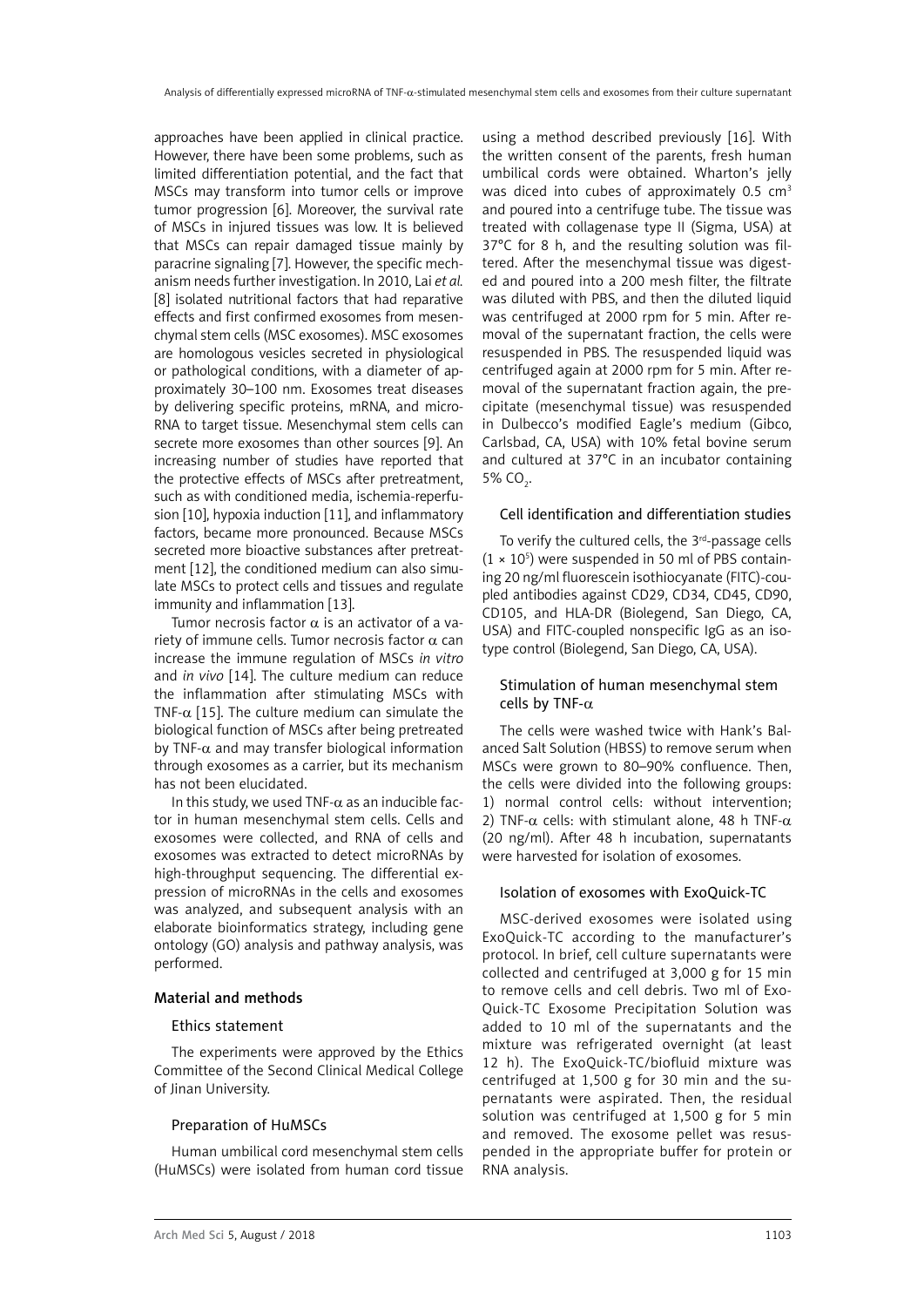#### Characterizations of exosomes

The quality of exosomes was confirmed by dynamic light scattering using a particle and molecular size analyzer (ZetasizerNano ZS, Malvern Instruments) according to the manufacturer's instructions. The quantity of exosomes was determined by the Micro-BCA assay (Pierce, Rockford, IL) for measurement of total protein.

## RNA isolation of MSCs

Total RNAs from HuMSCs were extracted with the mirVana microRNA isolation kit (Life Technologies, Gaithersburg, MD, USA) according to the manufacturer's protocol. RNA integrity was assessed with electrophoresis.

#### Isolation of RNA from exosomes

Exosome supernatants were added to 40 pM synthetic cel-miR-39 (UCACCGGGUGUAAAUCAG-CUUG) to control and normalize the efficiency of RNA extraction and then transferred to RNase-free tubes for RNA isolation using an miRNeasy Mini Kit (Qiagen, Valencia, CA, USA) according to the manufacturer's protocol. The RNA samples were washed twice in 500 μl of RPE buffer and eluted in RNase-free water. The isolated RNA was measured using a NanoDrop 1000 ultraviolet spectrophotometer (Thermo Fisher Scientific) and analyzed by reverse transcription polymerase chain reaction (RT-PCR), followed by quantitative PCR (qPCR).

## microRNA deep sequencing analysis

To prepare for deep sequencing, four small RNA libraries were constructed using the Small RNA Expression Kit (Applied Biosystems, Foster City, CA, USA) according to the manufacturer's protocol. Briefly, RNA samples were hybridized and ligated with an adapter mix. Then, reverse transcription was performed, followed by RNase H digestion and PCR amplification. The PCR products were then size-selected and purified. Each pool of libraries included three biological repeats. Then, the SOLID V2 sequencing system (Applied Biosystems, Foster City, CA, USA) was performed to generate read counts of nucleotide sequences. The sequencing results were analyzed by the SOLID system small RNA analysis pipeline tool (RNA2MAP). The raw data were first filtered to remove low-quality reads. Then the data were mapped to GenBank (http://www.ncbi.nlm.nih. gov/genbank), and sequences matching rRNAs, tRNAs, snoRNAs and scRNAs were discarded. Finally, by mapping to the miRBase database (http://www.mirbase.org), known and novel microRNAs were identified. The total read counts of each sample were normalized to reads per million (RPM). To perform differential expression analysis, a DEGseq package tool [17] was applied and the significantly differential microRNAs were identified according to the *p*-value (< 0.05).

## Bioinformatics analysis

GO analysis and pathway analysis were used a method that we described previously [18].

## Target gene analysis of microRNA expression profiles

To analyze target genes repressed by micro-RNAs, we used a previously developed method. Repression scores for individual target genes were calculated according to the formula below. Briefly, the TargetScan Database provides an individual microRNA's repression rate for each of its target genes. By combining the repression rates of all related microRNAs, we can calculate the effect of the entire microRNA profile based on the repression rate of one specific target. Importantly, this method takes into consideration the abundance of each microRNA. Therefore, the repression score represents the effect of the microRNA profiles on a specific target. The significantly differential targets were further identified using DEGseq (*p* < 0.05). To identify microRNAs corresponding to each pathway, target genes were analyzed by the miRWalk tool [19]. Only significantly expressed microRNAs were identified.

# Results

#### Characterization of MSCs

HuMSCs were generated by standard procedures in ex vivo culture. HuMSCs were morphologically defined by a fibroblast-like appearance (Figure 1). Flow cytometric analysis of passage 3 cells confirmed that cells were negative for CD34, CD45 and HLA-DR and that cells were positive for CD29, CD90 and CD105.

### Characterization of MSC-Exos

Transmission electron microscopy clearly revealed that MSC-Exos exhibited a cup-shaped or roundshaped morphology with a diameter of 30–100 nm. The detection of origin immunoblotting indicated that the MSC-Exos expressed exosomal markers such as CD81 and CD63 (Figure [2](file:///D:/Prace/AMS%20manuscript%20accepted/tekst/2017/#Fig2#Fig2)).

# microRNA profiles of MSCs

Using a microRNA deep sequencing method, we investigated the microRNA expression changes of MSCs in the TNF- $\alpha$  cell group and control cell group. High-throughput raw sequencing reads were generated by the SOLiD sequencing system. As a result, 36,842,471 (TC group) and 15,483,812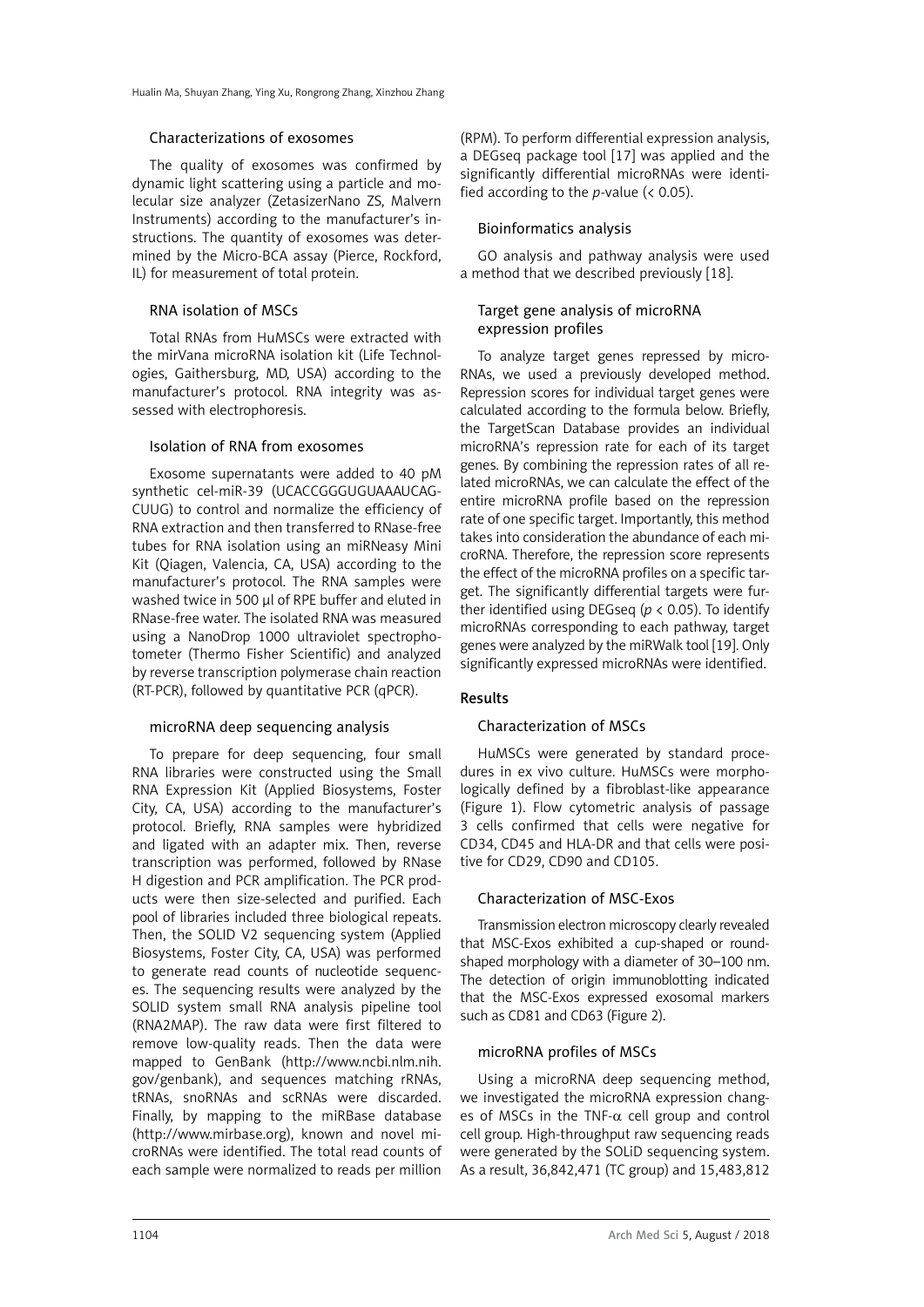

Figure 1. Image of HuMSCs observed by electron microscopy (original magnification ×100). A - Control-HuMSCs growth state at 24 h, B – TNF-α HuMSCs growth state at 24 h, C – control HuMSCs growth state at 48 h, D – TNF-α HuMSCs growth state at 48 h

(NC group) reads were obtained. Compared with the GenBank and Rfam databases, we found 13,205,775 and 4,389,656 microRNA fragments, respectively. We then sought to investigate the TNF- $\alpha$  stimulation-related changes in microRNAs. The DEGseq package tool identified differentially expressed genes based on the Poisson distribution. Using DEGSeq, we performed a differential comparison of the microRNA expression patterns of the TC group MSCs and NC MSCs. To filter out the non-significantly altered microRNAs, we limited the *p*-value to  $p < 0.01$ . As a result, 280 microRNAs were identified as the most differentially expressed microRNAs in the TNF- $\alpha$  cell group, including 1 up-regulated microRNA and 279 downregulated microRNAs (Figure 3, Table I), of which only miR-146a-5p was up-regulated, 1.92 times greater than in the control group, while hsa-miR-150-5p, hsa-miR-1273-c, hsa-miR-1247-5p and hsa-miR-1208 were down-regulated.

## microRNA profiles of exosomes

Using a microRNA deep sequencing method, we investigated the microRNA expression chang-



Figure 2. Characterization of exosomes from culture supernatant of MSCs. A - Exosomes at the measurement of 30 nm to 100 nm in an electron microscope; B – surface marker CD63/CD81 of positive exosomes and HuMSCs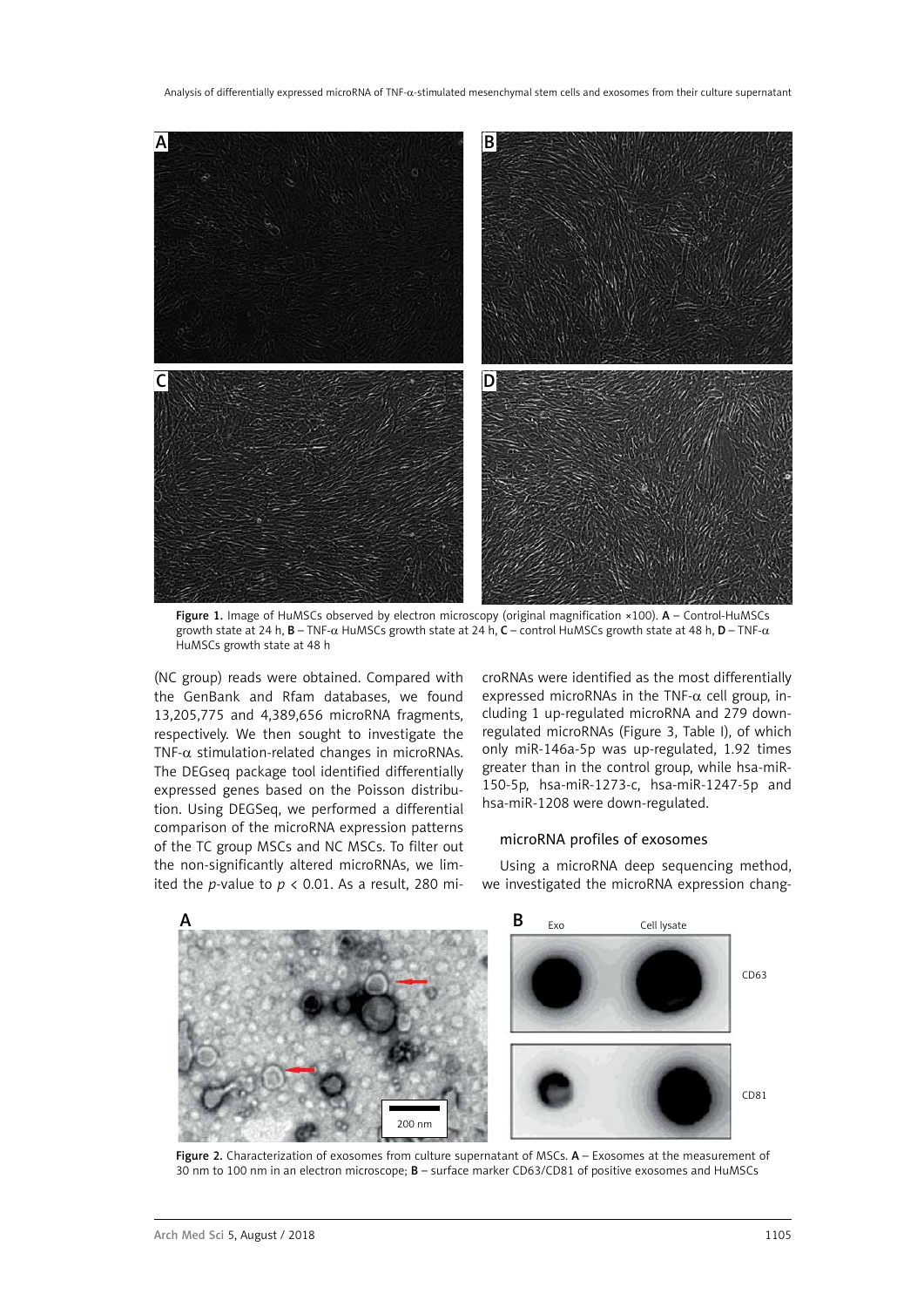

Figure 3. TNF- $\alpha$  cell vs. control cell microRNAs in a volcano plot. The differentially expressed micro-RNAs of TE compared to NCE group in a volcano plot; each dot represents one microRNA; the blue dots indicate the upregulated microRNAs; the red dots indicate the downregulated microRNAs; the green ones have no significant difference

es of MSCs in the TE group and in the NE group. High-throughput raw sequencing reads were generated by the SOLiD sequencing system. As a result, 10,569,238 (TE group) and 15,454,239 (NE group) reads were obtained. Compared with the GenBank and Rfam databases, we found 14,739,30 and 631,271 microRNA fragments, respectively. We then sought to investigate the TNF- $\alpha$ -related changes in microRNAs. The DEGseq package tool identified differentially expressed genes based on the Poisson distribution. Using DEGSeq, we performed a differential comparison of the microRNA expression patterns of the TE group exosomes and NE group exosomes. To filter out the non-significantly altered microRNAs, we limited the *p*-value to *p* < 0.01. As a result, 180 microRNAs were identified as the most differentially expressed microRNAs in TE group exosomes, including 176 upregulated microRNAs and 4 downregulated microRNAs (Figure 4, Table II). The expression of miR-146-5p, miR-193b-5p, miR-193a-5p and miR-382-5p was up-regulated the most. The expression of miR-203b-5p, miR-203a-3p, miR-1273h-3p, and miR-4540 was down-regulated.

## GO annotation and analysis of the differences

The cell and exosome genes characterized in the study were evaluated based on their molec-

| microRNA ID         | Relative count (TPM) and group |          | Fold change | P-value |
|---------------------|--------------------------------|----------|-------------|---------|
|                     | TC group                       | NC group |             |         |
| hsa-miR-146a-5p     | 19.9                           | 5.25     | 1.92        | < 0.001 |
| hsa-miR-150-5p      | 4.65                           | 477.64   | $-6.68$     | < 0.001 |
| hsa-miR-1273c       | 1.03                           | 94.41    | $-6.51$     | < 0.001 |
| hsa-miR-1247-5p     | 2.91                           | 255.07   | $-6.45$     | < 0.001 |
| $hsa$ -mi $R-1208$  | 8.17                           | 703.83   | $-6.43$     | < 0.001 |
| hsa-miR-378h        | 2.78                           | 201.65   | $-6.18$     | < 0.001 |
| hsa-miR-5693        | 4.9                            | 338.22   | $-6.11$     | < 0.001 |
| hsa-miR-767-5p      | 4.41                           | 302.93   | $-6.11$     | < 0.001 |
| hsa-miR-4792        | 1.06                           | 65.47    | $-5.95$     | < 0.001 |
| $hsa$ -mi $R-2392$  | 2.89                           | 167.52   | $-5.86$     | < 0.001 |
| $hsa$ -mi $R$ -4651 | 2.23                           | 122.32   | $-5.78$     | < 0.001 |
| hsa-miR-718         | 1.36                           | 73.24    | $-5.75$     | < 0.001 |
| hsa-miR-4315        | 1.06                           | 55.5     | $-5.71$     | < 0.001 |
| hsa-miR-8069        | 1.06                           | 53.75    | $-5.66$     | < 0.001 |
| hsa-miR-6075        | 1.47                           | 73.56    | $-5.65$     | < 0.001 |
| hsa-miR-208b-3p     | 4.49                           | 211.36   | $-5.56$     | < 0.001 |
| hsa-miR-4668-5p     | 4.41                           | 207.41   | $-5.56$     | < 0.001 |
| hsa-miR-4540        | 2.91                           | 134.5    | $-5.53$     | < 0.001 |
| hsa-miR-4294        | 10.72                          | 494.09   | $-5.53$     | < 0.001 |
| $hsa$ -mi $R-4518$  | 2.34                           | 107.75   | $-5.52$     | < 0.001 |

Table I. The most significantly expressed microRNAs: 1 up-regulated and 19 down-regulated microRNAs

*TPM – transcripts per million.*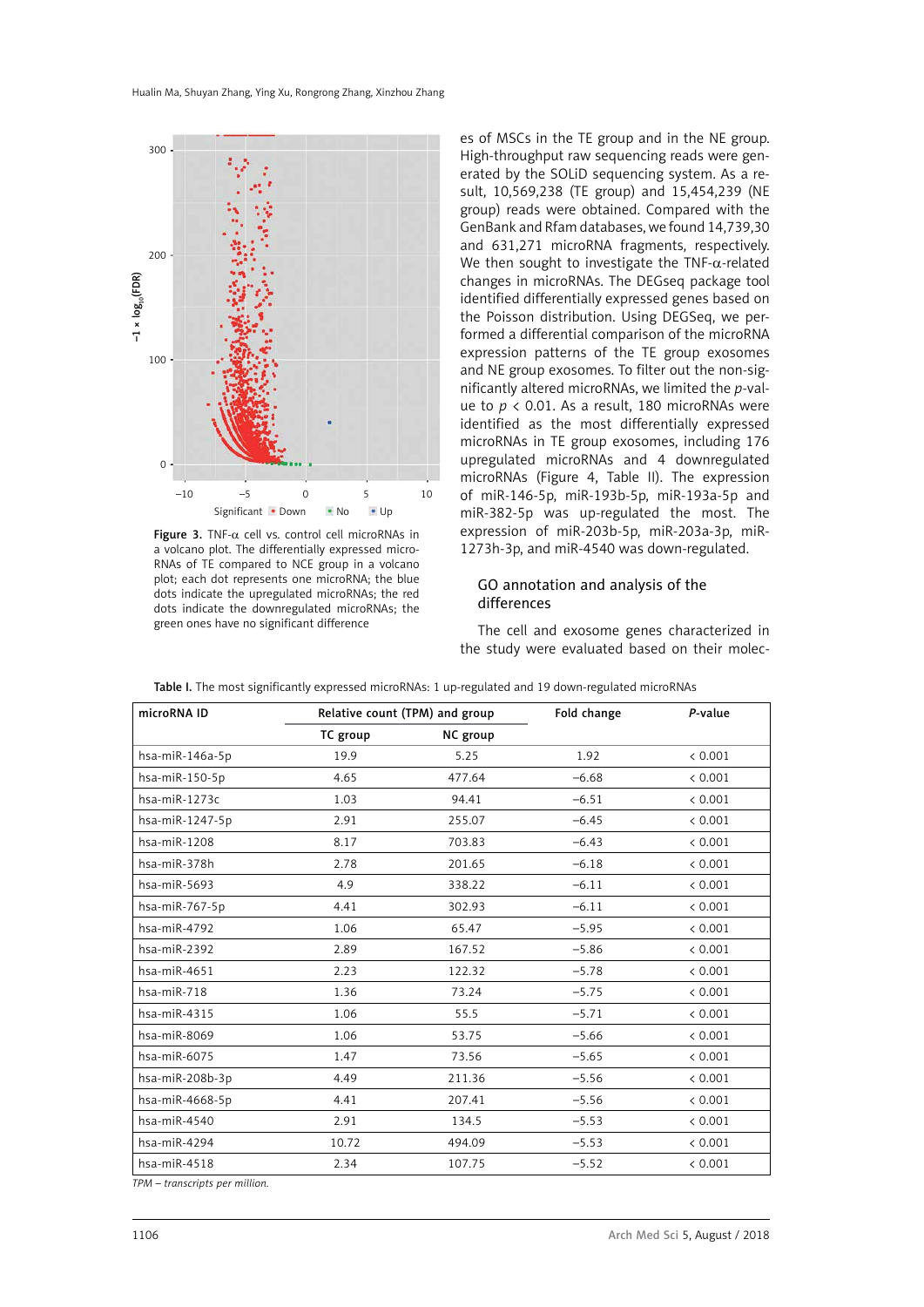ular function, biological process and cellular component annotations. As shown in Figure 5 A, the most enriched cellular components were organelle parts and organelles in cells. In contrast, the cell part is the largest in the exosome genes, as shown in Figure 6 A. The largest group in the distribution of the various functional cell categories is proteins with roles in catalytic activity, as shown in Figure 5 B. The molecular function of exosomes shown in Figure 6 B. Proteins related to cellular and multicellular organismal processes, which comprise the largest group in the distribution of biological processes of cells and exosomes, are shown in Figures 5 C and 6 C, respectively.

#### Signaling pathway analyses

As described in detail previously [18], we mapped differentially modified genes to the KEGG pathway database using GenMAPP v2.1 and then performed a statistical test to identify enriched metabolic pathways. miR-146a-5p was significantly up-regulated in both the cell group and exosome group. There were 53 target genes in the database that had a corresponding metabolic pathway. There were seven target genes that were closely related to inflammation immunity in nine signaling pathways (Table III), while the Toll-like receptor (TLR) signaling pathway was the most widely distributed (Figure 7).

#### Discussion

Many studies have shown that MSCs and MSC exosomes significantly affect kidney diseases [20, 21], cardio and pulmonary diseases [22, 23], limb ischemic injury [24] and other diseases. The use of LPS [13], TNF- $\alpha$  [25–28], hypoxia injury [10] and other pretreatments can regulate cell phenotype, secretion of soluble factors and exosomes [29] to play protective roles. Later studies found that exosomes had corresponding target microRNAs that protect



Figure 4. TE vs. NCE microRNAs in a volcano plot. The differentially expressed microRNAs of TE compared to NCE group in a volcano plot; each dot represents one microRNA; the blue dots indicate the upregulated microRNAs; the red dots indicate the downregulated microRNAs; the green ones have no significant difference

the heart [30], inhibit tumor growth [31], enhance tumor chemosensitivity [32], etc. Exosomes may even become a marker to diagnose disease and assess the prognosis of diseases [33]. However, cultured inflammatory-stimulated stem cells can enhance the anti-inflammatory effects [15], which is in contrast with our traditional understanding that inflammatory factors can only cause tissue damage.

It is generally believed that TNF- $\alpha$  is a pro-inflammatory factor that will lead to an inflammatory response. In fact, there are reports [14] that appropriate concentrations of TNF- $\alpha$  do not affect

| microRNA ID        |          | Relative count (TPM) and group |         | P-value |
|--------------------|----------|--------------------------------|---------|---------|
|                    | TE group | NE group                       |         |         |
| hsa-miR-146a-5p    | 836.23   | 43                             | 4.28    | & 0.001 |
| hsa-miR-382-5p     | 321      | 83.54                          | 2.34    | & 0.001 |
| hsa-miR-193a-5p    | 63.04    | 13.78                          | 2.20    | & 0.001 |
| hsa-miR-193b-5p    | 9.18     | 1.82                           | 2.19    | < 0.001 |
| hsa-miR-203b-5p    | 1.89     | 21.72                          | $-3.52$ | < 0.001 |
| hsa-miR-2036a-5p   | 2.27     | 22.3                           | $-3.29$ | < 0.001 |
| hsa-miR-1273h-3p   | 5.87     | 13.5                           | $-1.20$ | & 0.001 |
| $hsa$ -mi $R-4540$ | 8.71     | 18.56                          | $-1.09$ | & 0.001 |

Table II. The most significantly expressed microRNAs: 4 up-regulated and 4 down-regulated microRNAs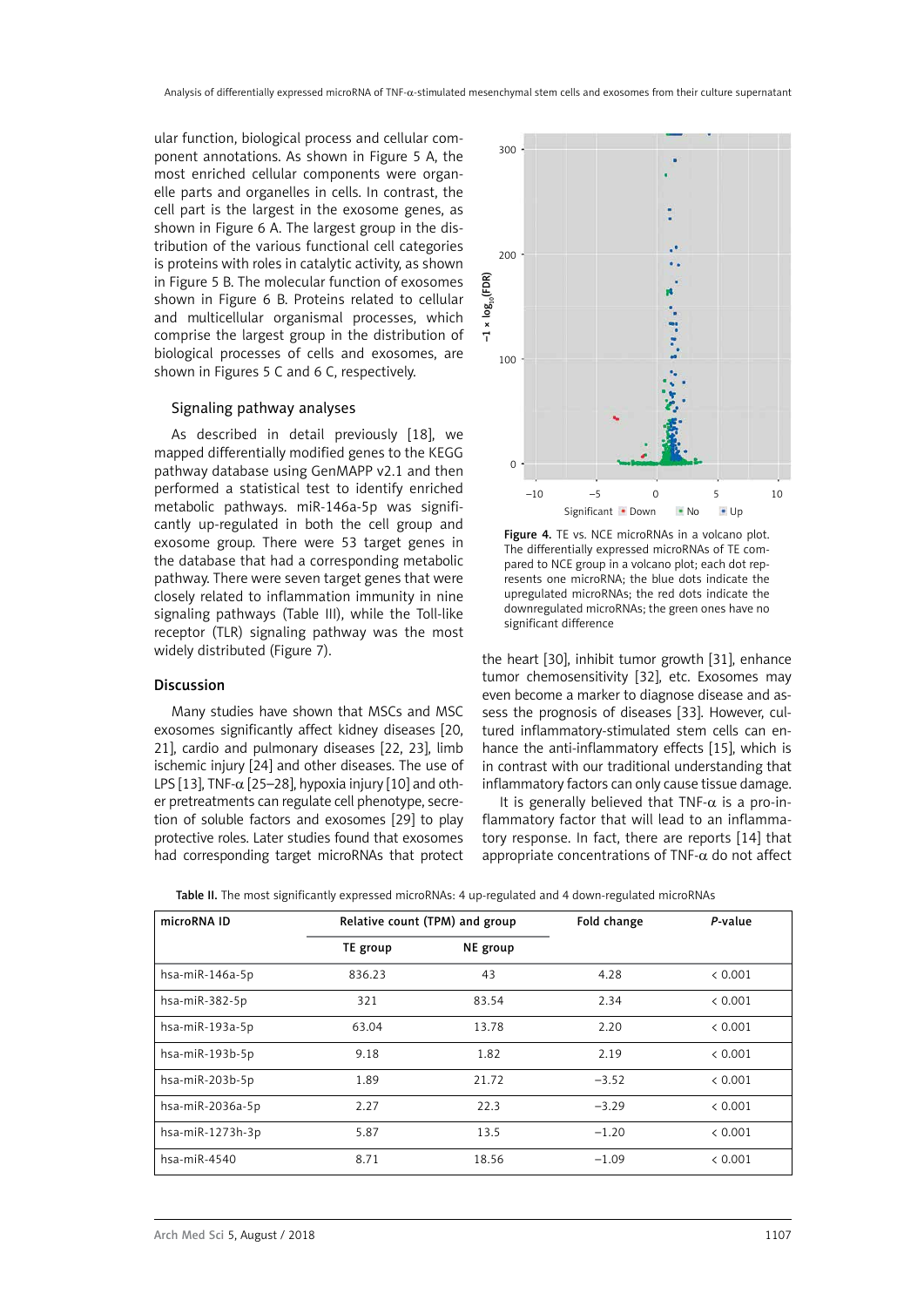

Figure 5. Distribution of significantly differentially expressed microRNAs of cells in the cellular component, molecular function and biological process with high-throughput sequencing

the biological characteristics of cells. In this study, the final concentration of TNF- $α$  was 20 ng/ml, which was consistent with the biological characteristics and growth of the cells. Moreover, we found that TNF- $\alpha$  did not cause cell necrosis, accelerated apoptosis, morphological changes, etc. MicroRNAs are endogenous non-coding small

Figure 6. Distribution of significantly differentially expressed microRNAs of exosomes in the cellular component, molecular function and biological process with high-throughput sequencing

RNAs that play an important regulatory role in cells and even tissue biology processes. Therefore, the differential expression of microRNAs and their signaling pathways in cells after stimulation by inflammatory factors can provide important information about pro-inflammatory factors that can also inhibit the inflammatory response.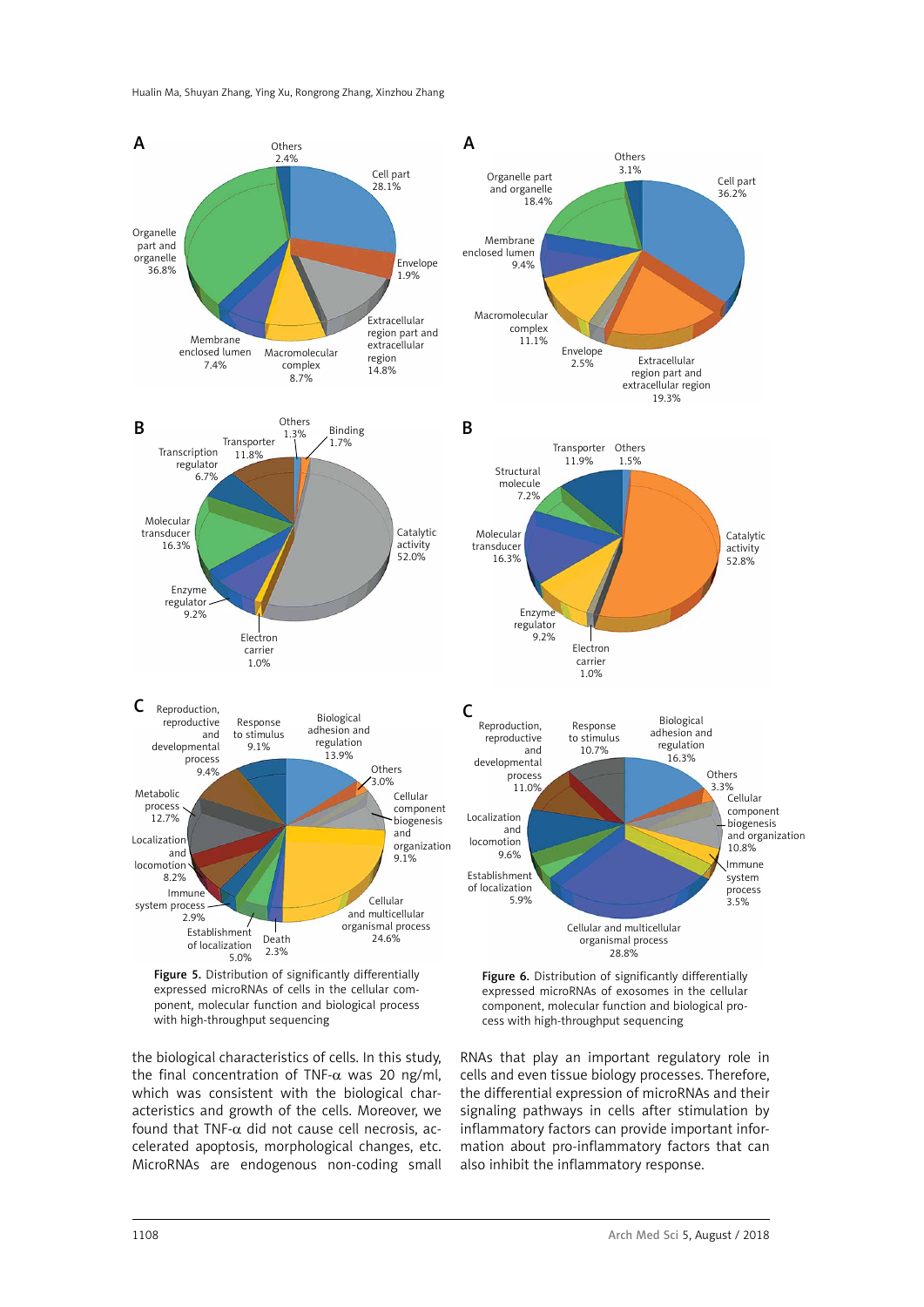| Pathway                                        | Target gene                       |
|------------------------------------------------|-----------------------------------|
| TOLL LIKE RECEPTOR SIGNALING<br><b>PATHWAY</b> | TRAF6, IRAK1.<br>CCL <sub>5</sub> |
| NF-KB SIGNALING PATHWAY                        | TRAF6, IRAK1                      |
| WNT SIGNALING PATHWAY                          | CXXC4, WNT3                       |
| CYTOKINE RECEPTOR INTERACTION                  | <b>CNTF</b>                       |
| JAK STAT SIGNALING PATHWAY                     | <b>CNTF</b>                       |
| CHEMOKINE SIGNALING PATHWAY                    | CCl <sub>5</sub>                  |
| NOD LIKE RECEPTOR SIGNALING<br>PATHWAY         | CCL <sub>5</sub>                  |
| TGF BETA SIGNALING PATHWAY                     | RBL1                              |
| HEDGEHOG SIGNALING PATHWAY                     | WNT3                              |

Table III. Distributions of the main target gene of miR-146a-5p in the KEGG pathway

In this study, we investigated the mechanism of pro-inflammatory factors on MSCs during *ex vivo* expansion based on microRNA deep sequencing methods. We identified the significantly altered microRNAs in response to TNF- $\alpha$ . Among them, we found 280 microRNAs as the most differentially expressed microRNAs in the TC group, including 1 up-regulated microRNA and 279 down-regulated microRNAs. We also found 180 microRNAs as the most differentially expressed microRNAs in the TE group exosomes, including 176 upregulated microRNAs and 4 downregulated microRNAs.

A number of studies [34–36] have suggested that miR-146a-5p is a microRNA that is closely related to inflammatory immune regulation. Up-regulation of miR-146a-5p has an inhibitory effect on inflammatory immune responses. Moreover, miR-146a-5p is related to important inflammatory pathways, such as NF-κB and Toll-like receptors. Up-regulation of miR-146a-5p was 3.76 and 19.45 times higher in the TC group and TE group compared to the NC group and NE control group, respectively, suggesting that appropriate pro-inflammatory cytokines can change anti-inflammatory microRNAs such as miR-146a-5p and increase anti-inflammatory effects. Recent studies *in vitro* and *in vivo* have shown that [34, 37–40] exosomes can inhibit endotoxin-induced inflammatory immune responses via miR-146-5p. In this study, the expression of miR-146-5p in the exosomes group was significantly higher than that of the cell group, which may be due to the simple structure of exosomes and the decreased expression of microRNA. Meanwhile, we believe that the use of exosomes as a small unit may be more effective and efficient because exosomes are smaller and more flexible than cells in terms of biological characteristics. Exosomes are measured in nanometers, so they have a quantitative advantage. In addition, miR-146a-5p can inhibit the transfer of kidney clear cell carcinoma [41], improve allergic rhinitis [42], promote chondrocyte phagocytosi [43], enhance differentiation of spermatogonia [44] and delay senile dementia [35].

KEGG analyses showed that miR-146a-5p was significantly upregulated in both the cell and exosome groups. There were 53 target genes in the database that had corresponding metabolic pathways. There were seven target genes that were



Figure 7. Gene network of miR-146a-5p in the Toll-like receptor signaling pathway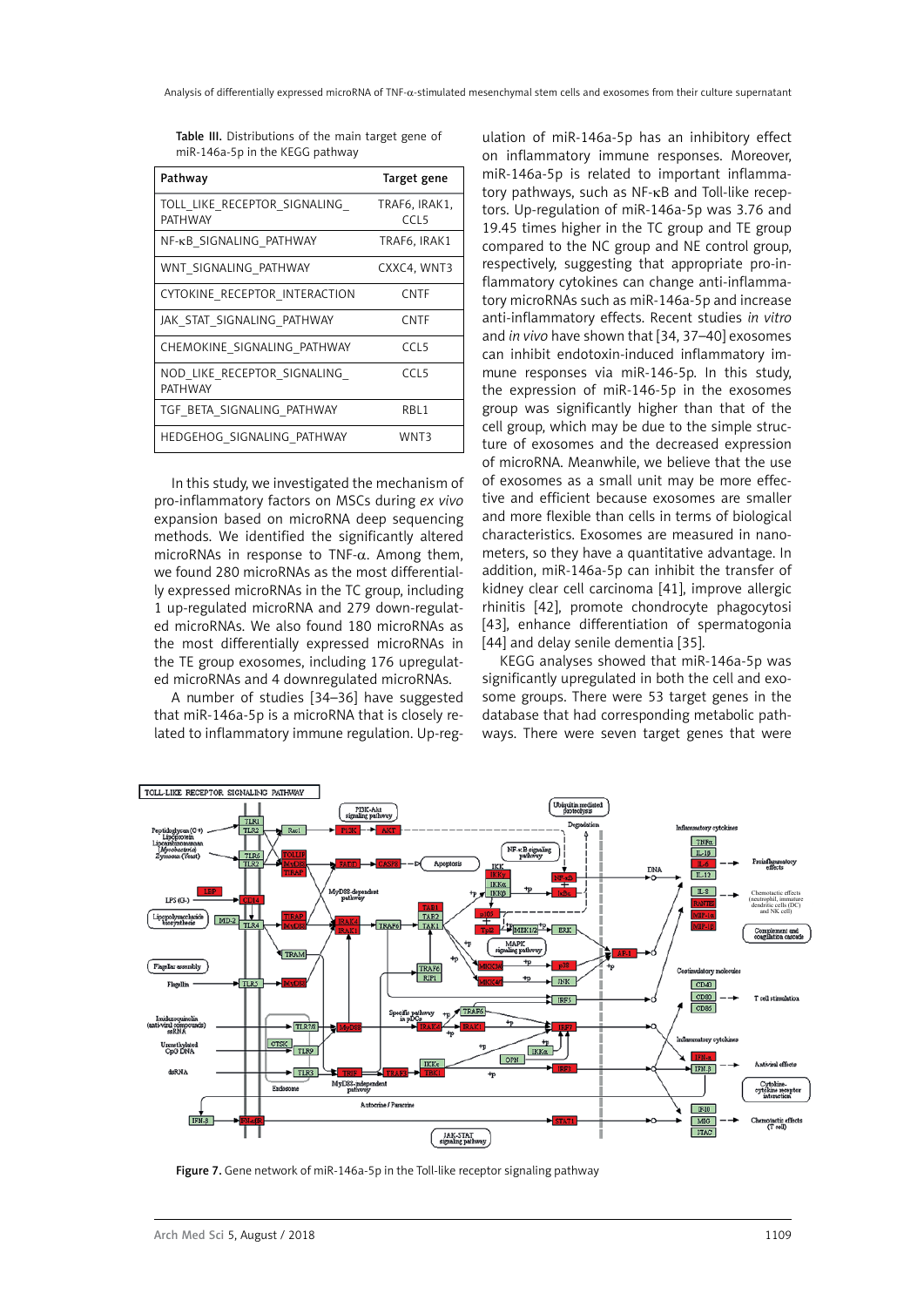closely related to inflammation immunity in nine signaling pathways. Some studies reported that miR-146a-5p participates in a variety of biological processes, such as inflammatory immune responses, and that the target genes TRAF6, IRAK1, and CCL5 are involved in the biological effects of multiple metabolic pathways, while the TLR signaling pathway was the most widely distributed. We selected the TLR metabolic pathway to analyze and showed that the IRAK gene played an important role in this metabolic pathway. The miR-146a-5p target gene IRAK1 is the junction of the TLR metabolic pathway and the downstream NF-kB metabolic pathway. Because miR-146a-5p has a negative regulatory immune response, up-regulation of miR-146a-5p may inhibit the transcription of the target gene IRAK1 and inhibit the next level of the inflammatory response.

In summary, the target gene IRAK1 of miR-146a-5p is involved in the biological process of the TLR metabolic pathway, which is an important inflammatory metabolic pathway. TLR4 can be seen as a major microRNA that regulates the TLR metabolic pathway. miR-146a-5p may provide a new direction for a follow-up study and clinical prevention and treatment of inflammation-related diseases.

In conclusion, we have successfully constructed an experimental model of TNF- $\alpha$  to stimulate MSCs and extracted small RNAs from cells and exosomes. MicroRNA-146a-5p was up-regulated in both the cell group and exosomes group, and the expression ratio was the most obvious. According to bioinformatics analysis, we found that the most important target gene was IRAK1 for microRNA-146a-5p and was involved in the TLR metabolic pathway. miR-146a-5p and IRAK1 may provide a new direction for a follow-up study and clinical prevention and treatment of inflammation-related diseases.

## Acknowledgments

This study was financially supported by the Shenzhen Science and Technology Innovation Committee (grant no. JCYJ20160422151707152).

#### Conflict of interest

The authors declare no conflict of interest.

References

- 1. Jang MJ, Kim HS, Lee HG, et al. Placenta-derived mesenchymal stem cells have an immunomodulatory effect that can control acute graft-versus-host disease in mice. Acta Haematol 2013; 129: 197-206.
- 2. Jia Z, Jiao C, Zhao S, et al. Immunomodulatory effects of mesenchymal stem cells in a rat corneal allograft rejection model. Exp Eye Res 2012; 102: 44-9.
- 3. Gu F, Molano I, Ruiz P, Sun L, Gilkeson GS. Differential effect of allogeneic versus syngeneic mesenchymal stem cell transplantation in MRL/lpr and (NZB/NZW)F1 mice. Clin Immunol 2012; 145: 142-52.
- 4. Franquesa M, Hoogduijn MJ, Bestard O, Grinyo JM. Immunomodulatory effect of mesenchymal stem cells on B cells. Front Immunol 2012; 3: 212.
- 5. De Miguel MP, Fuentes-Julian S, Blazquez-Martinez A, et al. Immunosuppressive properties of mesenchymal stem cells: advances and applications. Curr Mol Med 2012; 12: 574-91.
- 6. Ilmer M, Vykoukal J, Recio Boiles A, Coleman M, Alt E. Two sides of the same coin: stem cells in cancer and regenerative medicine. FASEB J 2014; 28: 2748-61.
- 7. Yin H, Jiang H. Application prospect of stem cell-derived microvesicles in regeneration of injured tissues. J Biomed Engineering 2015; 32: 688-92.
- 8. Lai RC, Arslan F, Lee MM, et al. Exosome secreted by MSC reduces myocardial ischemia/reperfusion injury. Stem Cell Res 2010; 4: 214-22.
- 9. Yeo RW, Lai RC, Zhang B, et al. Mesenchymal stem cell: an efficient mass producer of exosomes for drug delivery. Adv Drug Deliv Rev 2013; 65: 336-41.
- 10. Li L, Jin S, Zhang Y. Ischemic preconditioning potentiates the protective effect of mesenchymal stem cells on endotoxin-induced acute lung injury in mice through secretion of exosome. Int J Clin Exp Med 2015; 8: 3825-32.
- 11. Overath JM, Gauer S, Obermuller N, et al. Short-term preconditioning enhances the therapeutic potential of adipose-derived stromal/stem cell-conditioned medium in cisplatin-induced acute kidney injury. Exp Cell Res 2016; 342: 175-83.
- 12. Cao H, Hui Q, Yan Y, et al. Pretreatments with injured microenvironmental signals altered the characteristics of human umbilical cord mesenchymal stem cells. Biotechnol Lett 2016; 38: 157-65.
- 13. Ti D, Hao H, Tong C, et al. LPS-preconditioned mesenchymal stromal cells modify macrophage polarization for resolution of chronic inflammation via exosome-shuttled let-7b. J Transl Med 2015; 13: 308.
- 14. Crisostomo PR, Wang Y, Markel TA, Wang M, Lahm T, Meldrum DR. Human mesenchymal stem cells stimulated by TNF-alpha, LPS, or hypoxia produce growth factors by an NF kappa B- but not JNK-dependent mechanism. Am J Physiol Cell Physiol 2008; 294: C675-82.
- 15. Su W, Wan Q, Huang J, et al. Culture medium from TNF-alpha-stimulated mesenchymal stem cells attenuates allergic conjunctivitis through multiple antiallergic mechanisms. J Allergy Clin Immunol 2015; 136: 423-32 e8.
- 16. Yan-Wu G, Yi-Quan K, Ming L, et al. Human umbilical cord-derived Schwann-like cell transplantation combined with neurotrophin-3 administration in dyskinesia of rats with spinal cord injury. Neurochem Res 2011; 36: 783-92.
- 17. Wang L, Feng Z, Wang X, Zhang X. DEGseq: an R package for identifying differentially expressed genes from RNAseq data. Bioinformatics 2010; 26: 136-8.
- 18. Zhang X, Ma H, Huang J, Dai Y. Characterization of the phosphoproteome in SLE patients. PLoS One 2012; 7: e53129.
- 19. Dweep H, Gretz N. miRWalk2.0: a comprehensive atlas of microRNA-target interactions. Nat Methods 2015; 12: 697.
- 20. Zhu XY, Lerman A, Lerman LO. Concise review: mesenchymal stem cell treatment for ischemic kidney disease. Stem Cells 2013; 31: 1731-6.
- 21. Gatti S, Bruno S, Deregibus MC, et al. Microvesicles derived from human adult mesenchymal stem cells pro-